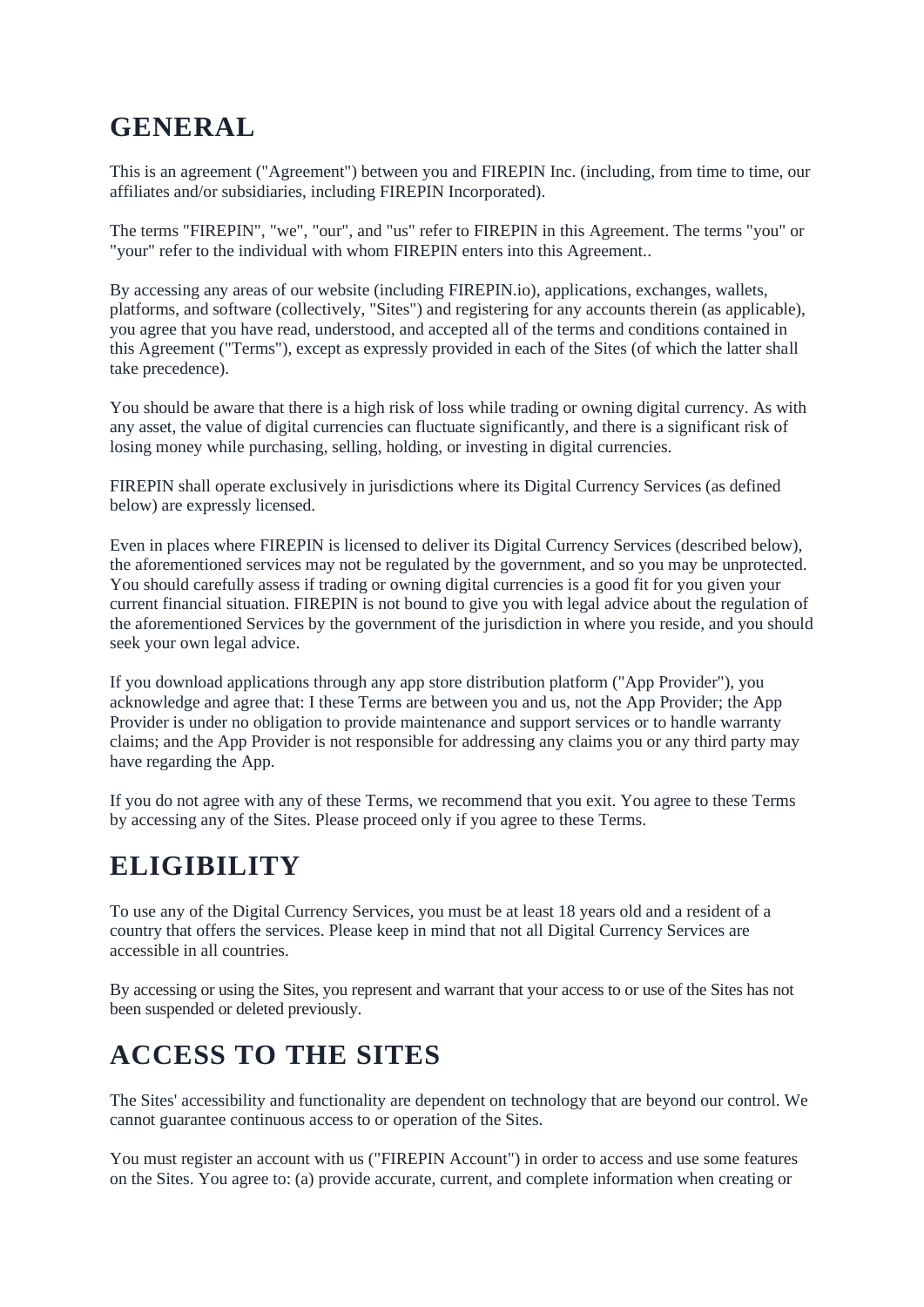updating a FIREPIN Account; (b) maintain and promptly update your FIREPIN Account information; (c) safeguard the security and confidentiality of your login credentials and restrict access to your FIREPIN Account and computer; (d) promptly notify us if you discover or otherwise suspect any security breaches related to the Sites; and (e) accept responsibility for all activities that occur under your FIREPIN Account or computer.

#### **DIGITAL CURRENCY SERVICES**

#### **What You Can Do With This Site's Digital Assets**

As indicated above, you may earn, purchase, trade, contribute, swap, and otherwise use various digital currencies, NFTs, and other assets through the Site, including digital assets native to the FIREPIN Network . Digital Assets are not legal tender, are not backed by any government, and are not subject to the Federal Deposit Insurance Corporation or the Securities Investor Protection Corporation's protections or insurance. The Digital Assets available on our Site are not meant for financial purposes; rather, they are intended for use and engagement between Creators and their fans.

#### **You accept the risk of transacting with Digital Assets**

While the Site may provide information about the estimated value of Digital Assets, such as \$FRPN, Creator Coin, and NFTs, as well as information about their historical value, the fiat value of all Digital Assets is subject to volatility and change, and Digital Assets may lose value individually and networkwide. FIREPIN has no direct control over or responsibility for the value of any Digital Assets and offers no express or implicit assurance of their fiat worth. Additionally, the Digital Assets that you may use on the Site and the FIREPIN Network may not be freely tradeable or exchangeable outside of the Site and the FIREPIN Network. You understand and accept that any purchase or transaction in Digital Assets undertaken by you or on your behalf is done voluntarily, intentionally, and entirely at your own risk.

#### **FIREPIN does not provide advisory or regulated services to you**.

Additionally, you realize and agree that FIREPIN does not provide securities-related services in the United States or to residents of the United States and is not registered with the Securities and Exchange Commission of the United States. Additionally, you accept and understand that FIREPIN is not a money transmitter and that regulated transactions are conducted through third-party licensed money transmitters and compliance service providers. FIREPIN makes no investing, financial, tax, or legal recommendations. The Site's content and applications do not constitute investment advice, financial advice, trading advice, or any other type of advice, and should not be construed as such by any user. FIREPIN makes no recommendation and, save in certain instances, does not provide advice on the actual present fiat worth of any Digital Asset.

## **ACCOUNT SETUP**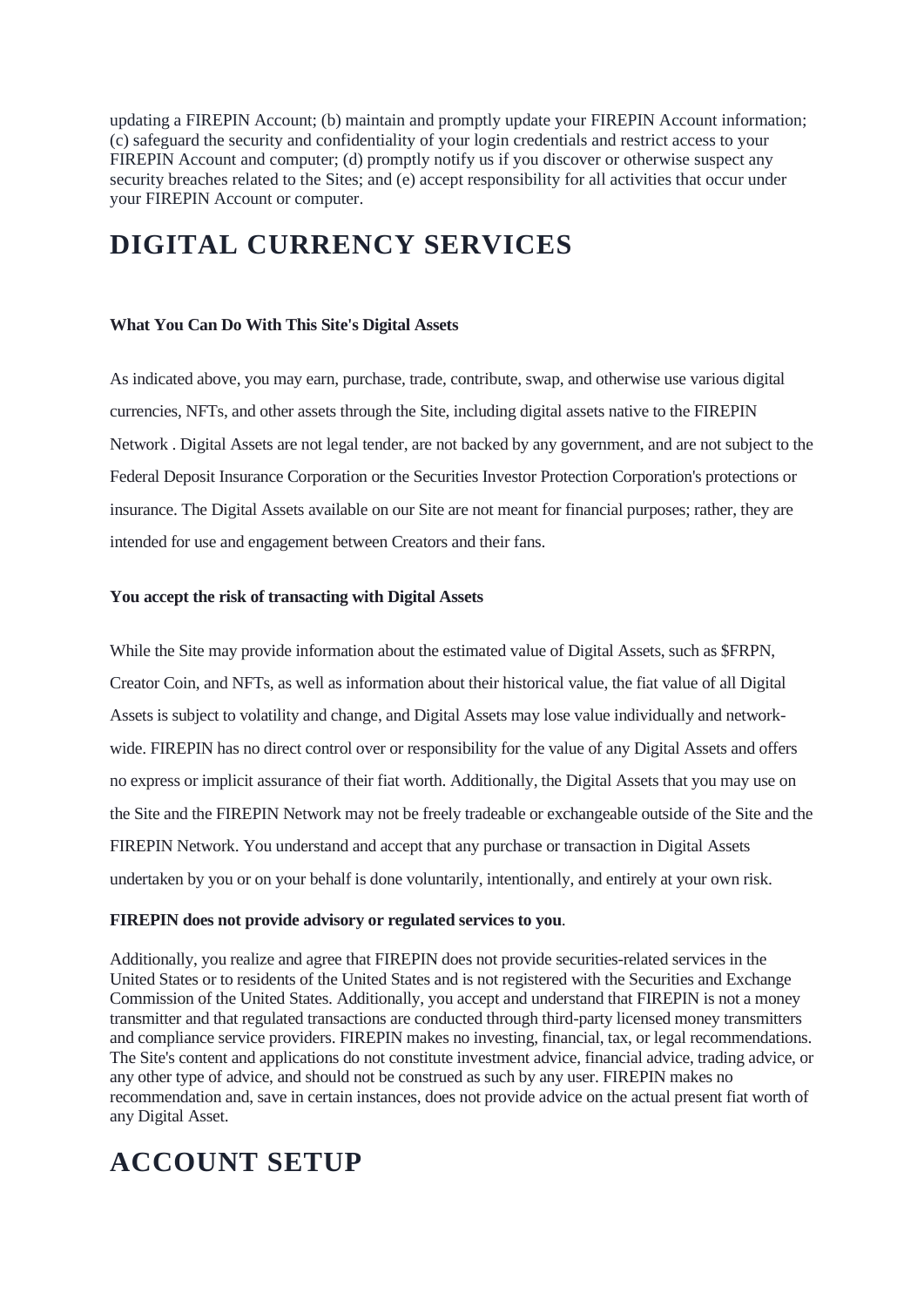To access the Digital Currency Services, you must first create a FIREPIN Account by entering your name, email address, and a password, as well as agreeing to the terms of this Agreement. By creating a FIREPIN Account, you promise and represent that you will use the Digital Currency Services solely for your own benefit and not on behalf of any third person, unless FIREPIN grants you prior authorisation in line with the terms of this Agreement. You are entirely responsible for every activity conducted through your FIREPIN Account. We reserve the right to refuse to open a FIREPIN Account for you, to limit the number of FIREPIN Accounts you may hold, or to suspend or cancel any FIREPIN Account or the trading of specific Digital Currency in your account, in our sole discretion.

If you grant express permission to a third party to access or connect to your FIREPIN Account(s), either through the third party's product or service or through the Sites, you acknowledge that granting permission to a third party to take specific actions on your behalf does not relieve you of any of your obligations under this Agreement. You are entirely liable for the conduct and omissions of any third party who has access to your FIREPIN Account(s), and any action taken by such third party shall be deemed to have been authorized by you. Additionally, you understand and agree that you will not hold FIREPIN liable for any liability arising out of or linked to any act or omission of any third person with access to your FIREPIN Account, and that you will indemnify FIREPIN against any such liability (s).

You agree to give us with the information we require for the purpose of verifying your identification and detecting money laundering, terrorism funding, fraud, or any other financial crime, and to allow us to retain such information. Before you can begin using the Digital Currency Services, including certain Digital Currency transfers, you must complete certain verification procedures, and the limitations on your use of the Digital Currency Services may change as a result of information acquired on an ongoing basis.

The information we request may include your name, address, telephone number, email address, and date of birth, as well as information about your bank account (such as the bank's name, account type, routing number, and account number), customer type, customer role, billing type, and other subscriber status details. By supplying this or any other information requested, you affirm that the information is accurate and complete, and you promise to keep us updated if any of the information you provide changes. This information will be treated in accordance with the data protection principles set forth in this Agreement.

You authorize us to conduct inquiries, directly or through third parties, as necessary to verify your identification or to protect you and/or us from fraud or other financial crime, and to take any action we reasonably believe appropriate in response to the results of such inquiries. You understand and agree that when we do these inquiries, your personal information may be provided to credit reference, fraud prevention, or financial crime authorities, and that these organizations may reply fully to our inquiries. This is a simple identification verification process that should have no detrimental effect on your credit score. Additionally, we may ask you to wait a specific period of time after completing a transaction before allowing you to access other services and/or trade above specified volume limits.

#### **RELYING ON INFORMATION**

Our webpages are provided solely for the purpose of providing general information. We are not providing expert advice in this instance. The websites may not contain all accessible information on a given subject. We recommend that you conduct your own checks or get professional advice regarding your specific circumstances, independent of the websites.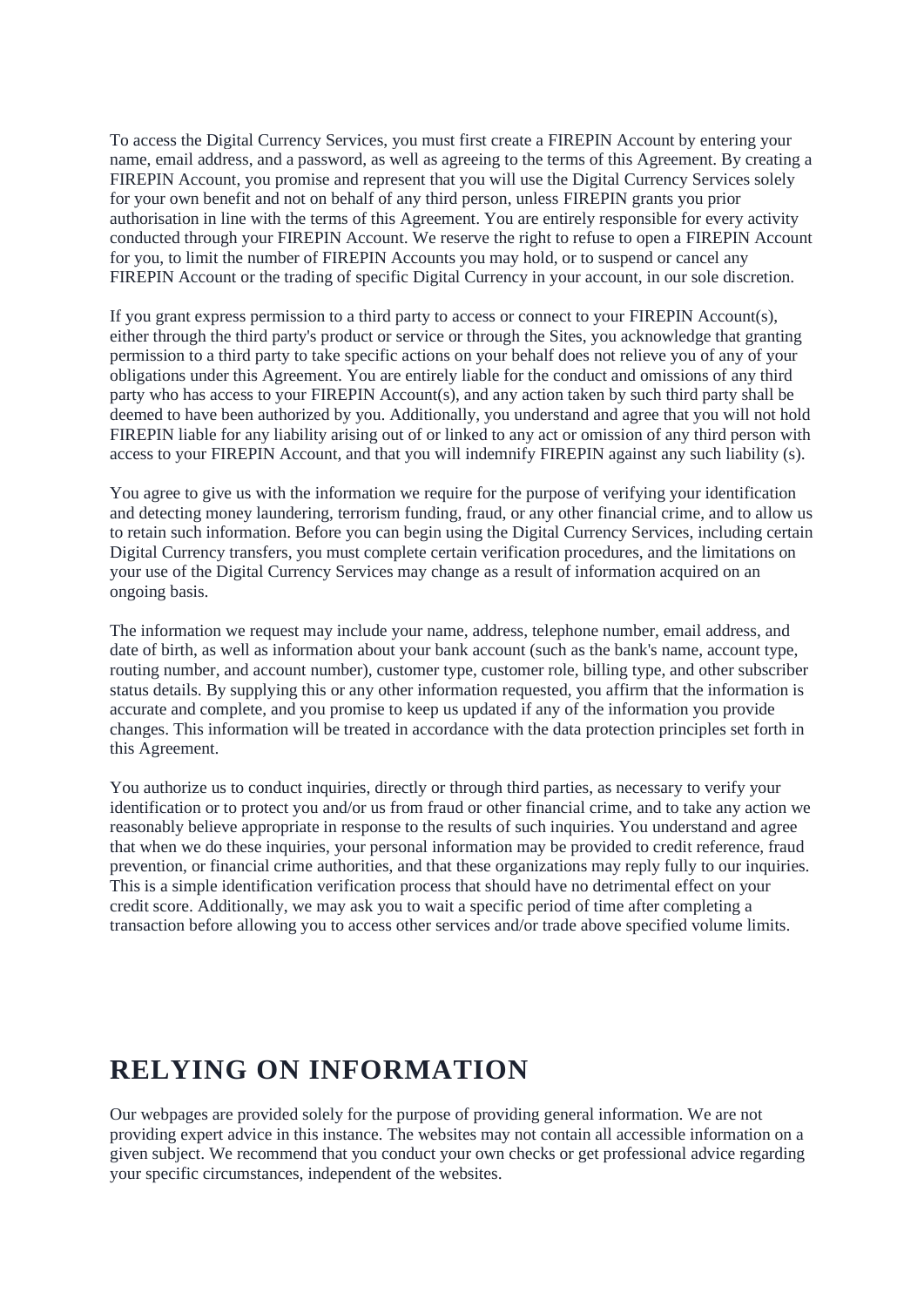We provide execution-only services and do not provide advice on the merits of individual transactions or their tax implications.

Without limiting our other obligations, by requesting that we enter into any transaction, you certify that you have conducted your own independent evaluation and analysis of the transaction's risks. You represent that you possess the necessary information, market acumen, expert guidance, and experience to assess the pros and risks of any transaction independently. We make no representations or warranties regarding the suitability of the products exchanged under these Terms and do not owe you any fiduciary duty in our dealings with you.

Where we do give generic trading suggestions, market comments, or other information: a. this is done in the course of our dealings with you. It is provided purely to assist you in making your own investment decisions and does not constitute advice; and b. we make no representation, warranty, or guarantee regarding the accuracy or completeness of such information or the tax implications of any transaction.

#### **RESTRICTIONS ON USE OF MATERIALS**

Unless otherwise specified on the Sites, the Sites and all content and other materials on the Sites, including without limitation any logos and all designs, text, graphics, pictures, information, data, software, sound files, and other files, as well as their selection and arrangement (collectively, "Materials"), are the proprietary property of FIREPIN or its licensors or users.

Without our prior written consent, no material from the Sites may be duplicated, reprinted, uploaded, posted, communicated, or otherwise distributed in any form. Copyright protection applies to all graphics and pictures on the Sites, and they may not be duplicated or appropriated in any way without our prior written approval.

Copyright and other intellectual property rights will be violated if any of the materials are modified or used for any other purpose.

You acknowledge that downloading any software, including any files, pictures, or data accompanying the software (hereafter referred to as "the software") from the Sites in no way transfers title to you. You may not disseminate, sell, decompile, reverse-engineer, or disassemble the software, nor may you make derivative works from the Sites or their contents. Any illegal use of the Sites or the Materials contained therein is expressly forbidden.

#### **SITES ACCURACY AND THIRD PARTY CONTENT**

During periods of considerable volatility or volume, access to services may deteriorate or become unavailable. This may result in periods of incapacity to buy or sell and may also result in support response times being delayed.

While we strive to provide accurate and timely information on the Sites, we cannot guarantee that the information is always accurate, comprehensive, or current, and may contain technical mistakes or typographical errors.

To ensure that we continue to offer you with the most full and accurate information possible, information may be altered or updated without notice from time to time, including without limitation information about our policies, goods, and services. As a result, you should verify any information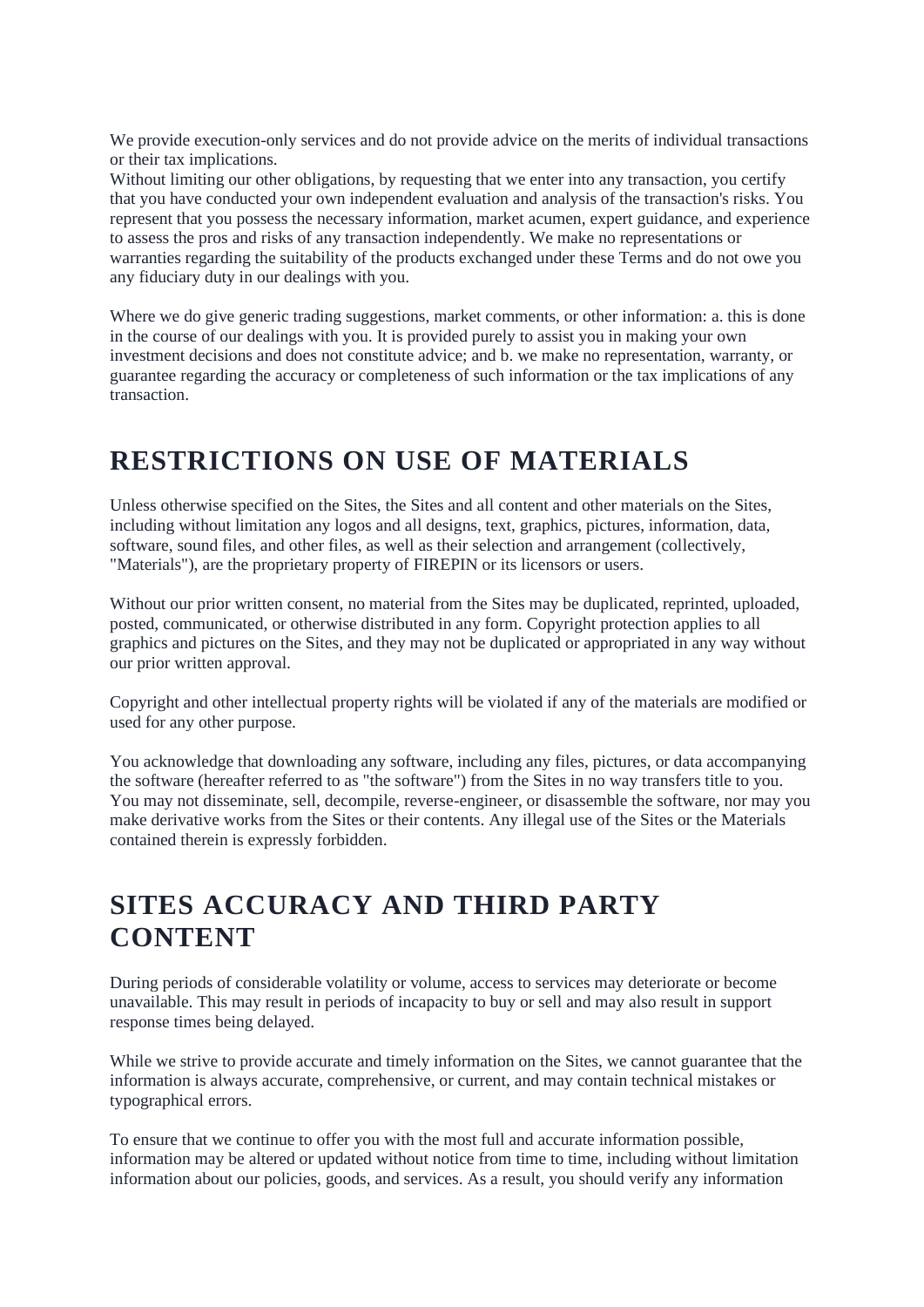before relying on it, and any decisions made based on information included on the Sites are solely your responsibility, for which we shall bear no liability.

FIREPIN and its users may make third party content available on the Sites and may provide links to web pages and content that are not owned or managed by FIREPIN (collectively, the "Third Party Content") as a convenience to individuals interested in this information.

FIREPIN does not regulate, support, or adopt Third Party Content and makes no representations or warranties about it, including without limitation regarding its accuracy or completeness.

You understand and accept that we are not responsible or accountable in any way for Third Party Content and assume no responsibility for its updating or review. Users access such Third Party Content at their own risk. Your commercial interactions or correspondence with third parties, as well as your participation in their promotions, and any terms, conditions, warranties, or representations associated with such dealings or promotions, are solely between you and such third parties. FIREPIN shall not be liable for any loss or damage of any kind incurred as a consequence of any such dealings or promotions, or as a result of the presence of such Third Party Content on the Site.

#### **USER CONDUCT AND OBLIGATIONS**

The following restrictions and prohibitions on usage apply to your access to the Sites. You agree that you will not upload, post, transmit, share, or otherwise make available any content on or via the Sites that is: a. Illegal, abusive, threatening, harmful, obscene, lewd, offensive, defamatory, or otherwise objectionable. b. May constitute a violation of another's intellectual property rights, privacy rights, right of publicity, or other proprietary rights. c. May violate any local, federal, or international law or any securities exchange rule, whether knowingly or accidentally. d. Is infected with viruses, trojan horses, time bombs, cancelbots, or any other malicious or disruptive computer code, file, or program designed to interrupt, destroy, or limit the functionality of any computer software or hardware, or telecommunications equipment. e. Interfere with, disrupt, disable, impose unreasonable burdens or excessive loads on, or attempt to gain unauthorized access to any portion of the Sites, their computer systems, servers, or networks. f. Post or provide any information about yourself that you know is untrue or misleading, impersonate another person, or otherwise attempt to mislead others about your identity, your relationship with any person or entity, or the origin of any post, message, or other communication. g. Upload, post, transmit, share, or otherwise make available any unsolicited or unauthorized advertising, solicitations, promotional materials, "junk mail," "spam," "chain letters," or any other form of solicitation, bulk e-mail, or duplicative messages. h. Collect, harvest, gather, or extract information on other visitors to or users of the Sites, or otherwise extract data or data fields in a systematic manner, including but not limited to financial and/or currency data or e-mail addresses. i. Use the Sites to collect information for the purpose of sending unsolicited bulk commercial e-mail over the Internet to other Sites users or to other third parties. Internet e-mail sent to or through the computer systems of the Sites, their users, or any third parties that contains invalid or forged headers, invalid or non-existent domain names, or other deceptive addressing is considered counterfeit. j. Provide access to or use of any component of the Sites via a timesharing system, service bureau, the Internet, or any other technology currently available or developed in the future, except as expressly allowed in writing by FIREPIN. k. Redistribute any information or content, including but not limited to financial and currency data, in any manner, including but not limited to printed publication, fax broadcast, web pages, e-mail, web newsgroups or forums, or any other electronic or paper-based service or method, to any person, organization, corporation, or other entity, whether internal or external to your organization. l. Use any information or material, including but not limited to financial and currency data, for any purpose that is competitive with FIREPIN's activities, which include but are not limited to supplying raw currency data and currency rate conversion services. m. Embedding, archiving, caching, framing, scraping, or mirroring any information or content from any section of the Sites within another web site, except with FIREPIN's express written authorization. n. Destroy,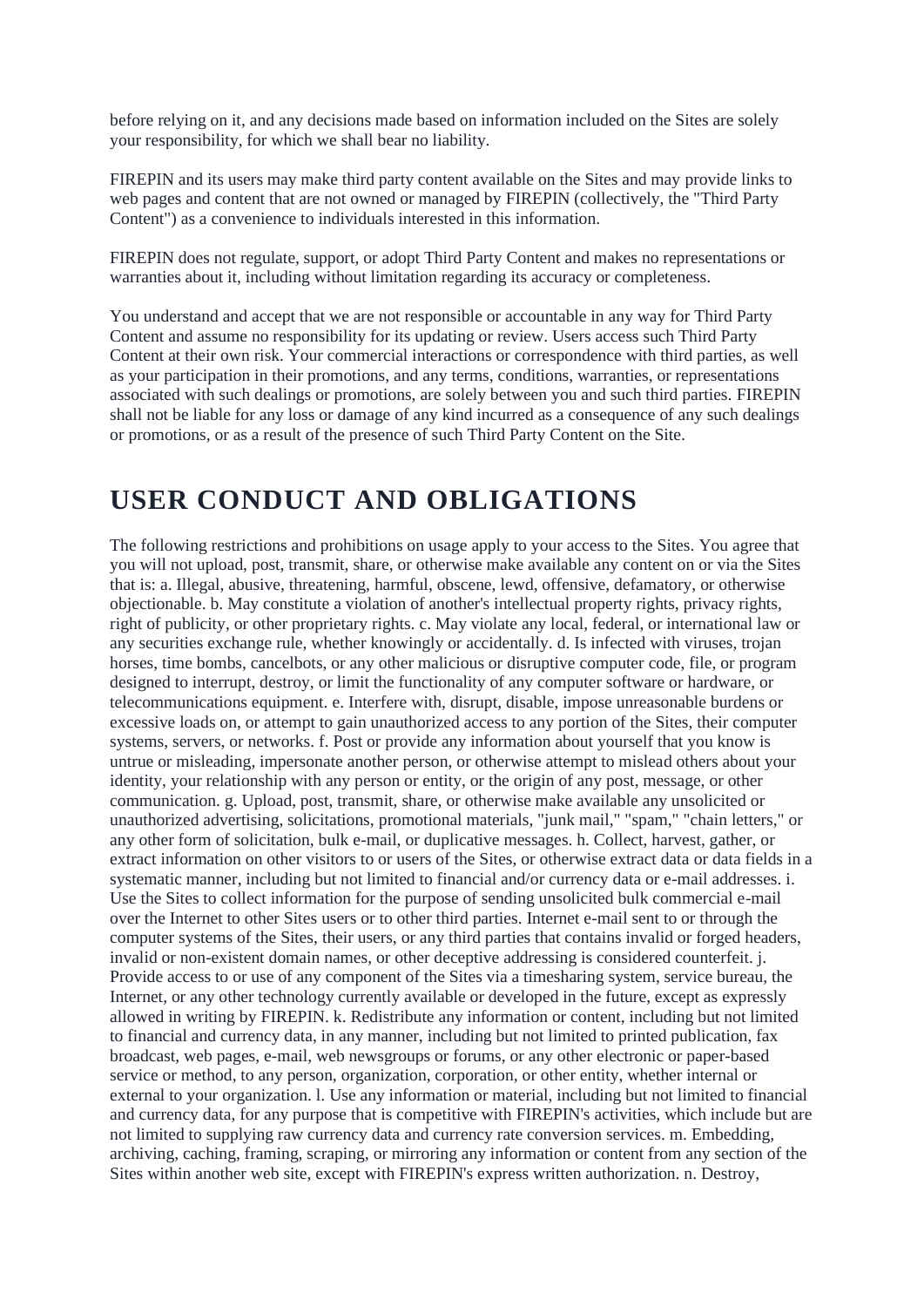conceal, or change any notice of FIREPIN's intellectual property rights that is displayed on or within the Sites, including but not limited to copyright, trademark, and/or patent notices. o. Copy, decompile, translate, reverse engineer, or otherwise reduce the Sites software, or use any network monitoring or discovery software to ascertain the network and/or computer architecture, except as expressly permitted by obligatory regulations of applicable law that cannot be waived by contract. p. Remove, disable, defeat, or alter any functionality or appearance of the Sites, or intentionally alter the format in which FIREPIN provides financial and currency data, or otherwise circumvent the Sites' regular interfaces to such data; and embed or import any financial and currency data provided in, on, or through the Sites into any information services (whether or not web-based), data files, or application software, including without limitation accounting and p. q. Embed or import any financial and currency data given in, on, or via the Sites into any information services (whether web-based or not), data files, or application software, including without limitation accounting and payroll systems, unless FIREPIN expressly permits this in writing. r. The preceding prohibitions expressly include, but are not limited to, the practice of "screen scraping," or any other practice or activity with the purpose of obtaining lists of data, portions of databases, or other lists or information from the Sites in any manner or quantity not expressly authorized in writing by FIREPIN.

#### **MODIFICATIONS TO TERMS AND CONDITIONS OF USE**

We reserve the right, in our sole discretion, to update or modify any of the terms and conditions stated in these Terms, or any policy or guideline applicable to the Sites. We may notify you of these changes by publishing the new Terms on the Sites and updating the "Last Revised" date at the top of the Terms, or by giving other notices as we choose in our sole discretion from time to time. Using a certain type of notification in some circumstances does not imply that we will use it in other circumstances. Any changes or adjustments to the Sites will take effect immediately upon their publication and will apply to your subsequent use of the Sites.

You renounce any right you may have to explicit notification of such changes or adjustments. Continued use of this Site constitutes acceptance of such changes or revisions; hence, you should examine the Conditions and any applicable policies whenever you use the Sites to ensure that you understand the terms that apply to such use. The most recent version of the Terms is available by clicking on the hypertext link "Terms of Use" at the bottom of our web pages. If you do not agree to the Terms in effect at the time you access or use the Sites, you must immediately terminate your usage of the Sites.

## **LIMITATION OF LIABILITY**

If you have a dispute with one or more users of the services (other than FIREPIN), you agree that neither we nor our affiliates, subsidiaries, or service providers, nor any of their respective officers, directors, agents, joint venturers, employees, or representatives, will be liable for any claims, demands, or damages (actual and consequential, direct or indirect) of any kind or nature arising out of or in any way connected with such disputes.

You agree to indemnify us, our affiliates, subsidiaries, and service providers, as well as each of our or their respective officers, directors, agents, employees, and representatives, against any costs (including attorneys' fees and any fines, fees, or penalties imposed by any regulatory authority) reasonably incurred in connection with any claims, demands, or damages arising out of or related to your breach and/or our enforcement of this Agreement, or your.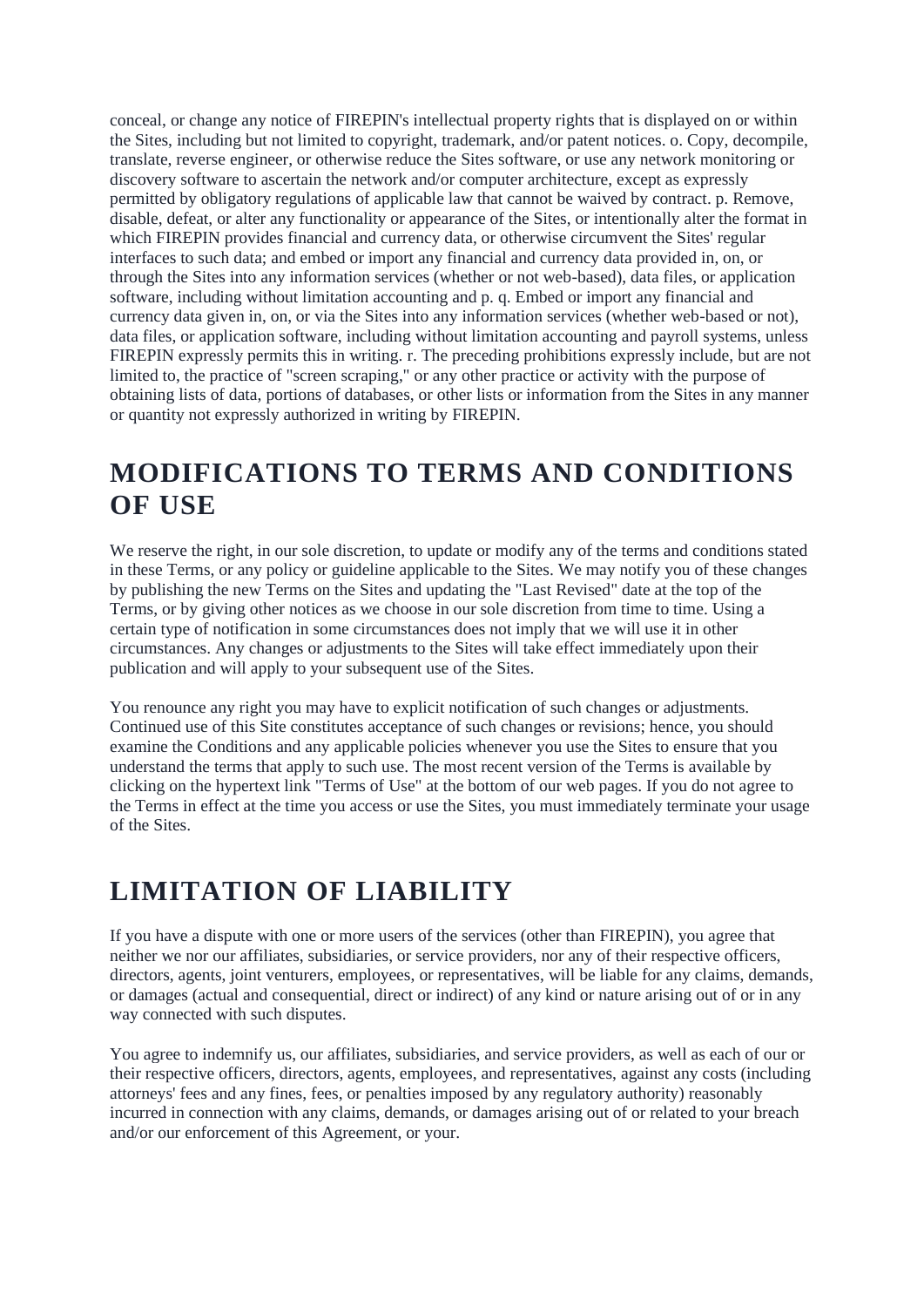FIREPIN's total aggregate liability to you for any single claim or series of connected claims for losses, costs, liabilities, or expenses arising out of or in connection with any breach by FIREPIN of this Agreement shall be limited to the aggregate value of the Digital Currency on deposit in your Wallet and Digital Currency Wallet, respectively, at the time of the relevant claim. Where we are examining a particular claim arising from a particular transaction, this sum shall be further restricted to the purchase / sell price (as applicable) of the disputed transaction..

Apart from the liability cap set forth above, we, our affiliates, subsidiaries, or service providers, or any of our or their respective officers, directors, agents, employees, or representatives, shall not be liable for any of the following types of loss or damage arising out of or in connection with this Agreement or otherwise: a. any loss of profits or income or gains anticipated, including any loss of anticipated trading profits and / or any actual or hypothetical trading losses, whether direct or indirect, regardless of whether we were advised of, knew of, or should have known of the potential of the same. This means, for example (and without limiting the preceding sentence), that if you claim that we failed to properly process a buy or sell transaction, your damages are limited to the combined value of the supported Digital Currency at issue in the transaction, and that you are not entitled to recover for any "loss" of anticipated trading profits or actual trading losses incurred as a result of the failure to buy or sell; b. any loss or damage to reputation or goodwill; any loss of business or opportunity, customers or contracts; any loss or waste of overhead, management, or other staff time; or any other loss of revenue or actual or anticipated savings, whether direct or indirect, regardless of whether we were advised of, knew of, or should have known of the possibility of the same; c. any loss of use of hardware, software, or data, and / or any data corruption; including, but not limited to, any losses or damages arising out of or relating to any inaccuracy, defect, or omission of digital currency price data; any error or delay in the transmission of such data; and / or any interruption in any such data; and d. any loss or damage of any kind that does not directly result from our breach of this Agreement (whether or not you are able to prove such loss or damage).

This Section 14 limitation of responsibility is subject to any responsibilities imposed by relevant law and regulation, including our obligation to take reasonable care and skill in providing the services. Nothing in this Agreement shall restrict our liability for death or personal injury caused by our or our subcontractors' fraud or fraudulent misrepresentation, gross negligence, willful misconduct, or for death or personal injury caused by our or our subcontractors' negligence.

The services are supplied "as is" and "as available," with no further guarantees made by us regarding the services' availability. To be more specific, we provide no implied guarantees of title, merchantability, fitness for a particular purpose, or non-infringement. We make no representations or warranties that access to the Sites, any of the services, or any of the materials contained therein will be uninterrupted, timely, or error-free.

We make no representations or warranties about the correctness, reliability, timeliness, or completeness of historical Digital Currency pricing data on the Sites. While we will make reasonable attempts to handle debits and credits involving bank accounts, credit and debit cards in a timely way, we make no guarantees or warranties regarding the time required to finish processing, which is reliant on a number of circumstances outside our control. While we will make reasonable efforts to process requests for electronic debits and credits involving bank accounts, credit cards, and cheque issuances in a timely manner, we make no representations or warranties regarding the amount of time required to complete processing, which is dependent on a number of factors beyond our control.

Except as expressly stated in this Agreement, you acknowledge and agree that you have not relied on any other statement or understanding, written or oral, about your use and access to the services and Sites.

We are not liable for any breach of the Agreement, including delays, failure to perform, or interruption of service, that results directly or indirectly from abnormal and unforeseeable circumstances beyond our control, the consequences of which would have been unavoidable despite all effects to the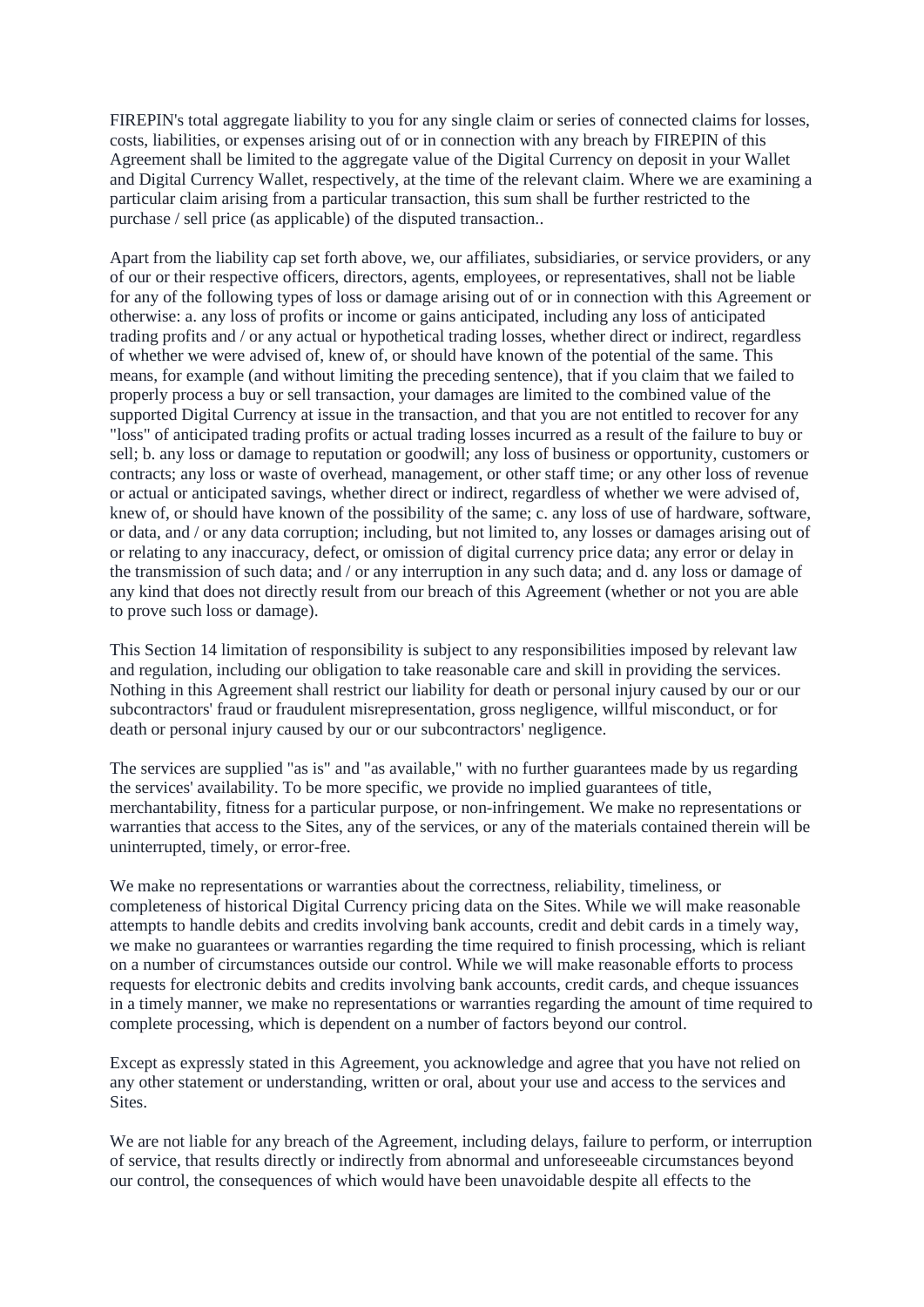contrary; we are also not liable for any breach that results from the application of mandatory legal rules.

## **PRIVACY**

Your use of the Sites and our services is subject to our Privacy Policy.

## **CONTACT**

If you have any feedback, questions, or complaints, contact us as provided below: Email: support@FIREPIN.com

In the event of a complaint, please specify the nature of the issue, your preferred method of resolution, and any other information you believe is pertinent. Your complaint will be investigated by a customer complaints officer ("Officer"). The Officer will examine your complaint objectively based on the facts you submit and any additional information provided by FIREPIN.

Within 15 business days of receiving your complaint, the Officer will respond to all points raised in your complaint via email, in which the Officer will: I offer to resolve your complaint in the manner you requested; make a determination rejecting your complaint and explaining why; or offer to resolve your complaint with an alternative solution. In exceptional circumstances, if the Officer is unable to respond to your complaint within 15 business days due to circumstances beyond FIREPIN's control, the Officer will send you a holding reply outlining the reasons for the delay and specifying the deadline by which the Officer will respond to your complaint (which will be no later than 30 business days from our receipt of your complaint).

Any resolution offer provided to you will become binding on us only if you accept it. A resolution offer does not represent an acknowledgment by us of wrongdoing or liability with respect to the subject of the complaint.

# **DATA PROTECTION**

You acknowledge that we may process personal data about you (if you are an individual) and personal data about other individuals (if you are not an individual) that you have submitted (or will provide) to us in connection with this Agreement or the services. We will process this personal information in accordance with the terms of our Privacy Statement. As such, you represent and warrant that: a. your disclosure to us of any personal data relating to individuals other than yourself was or will be made in accordance with all applicable data protection and data privacy laws, and that those data are accurate, up to date, and relevant at the time of disclosure; b. prior to providing any such personal data to us, you acknowledge that you have read and understood our Privacy Policy, and, in the case of personal data relating to an individual, that you have read and understood the applicable data protection

## **MISCELLANEOUS**

This Agreement (including any documents incorporated by reference) constitutes the entire understanding and agreement between you and FIREPIN regarding the subject matter hereof, and it supersedes all prior discussions, agreements, and understandings of any kind (including, without limitation, any prior versions of this Agreement) and of any nature between and among you and FIREPIN.